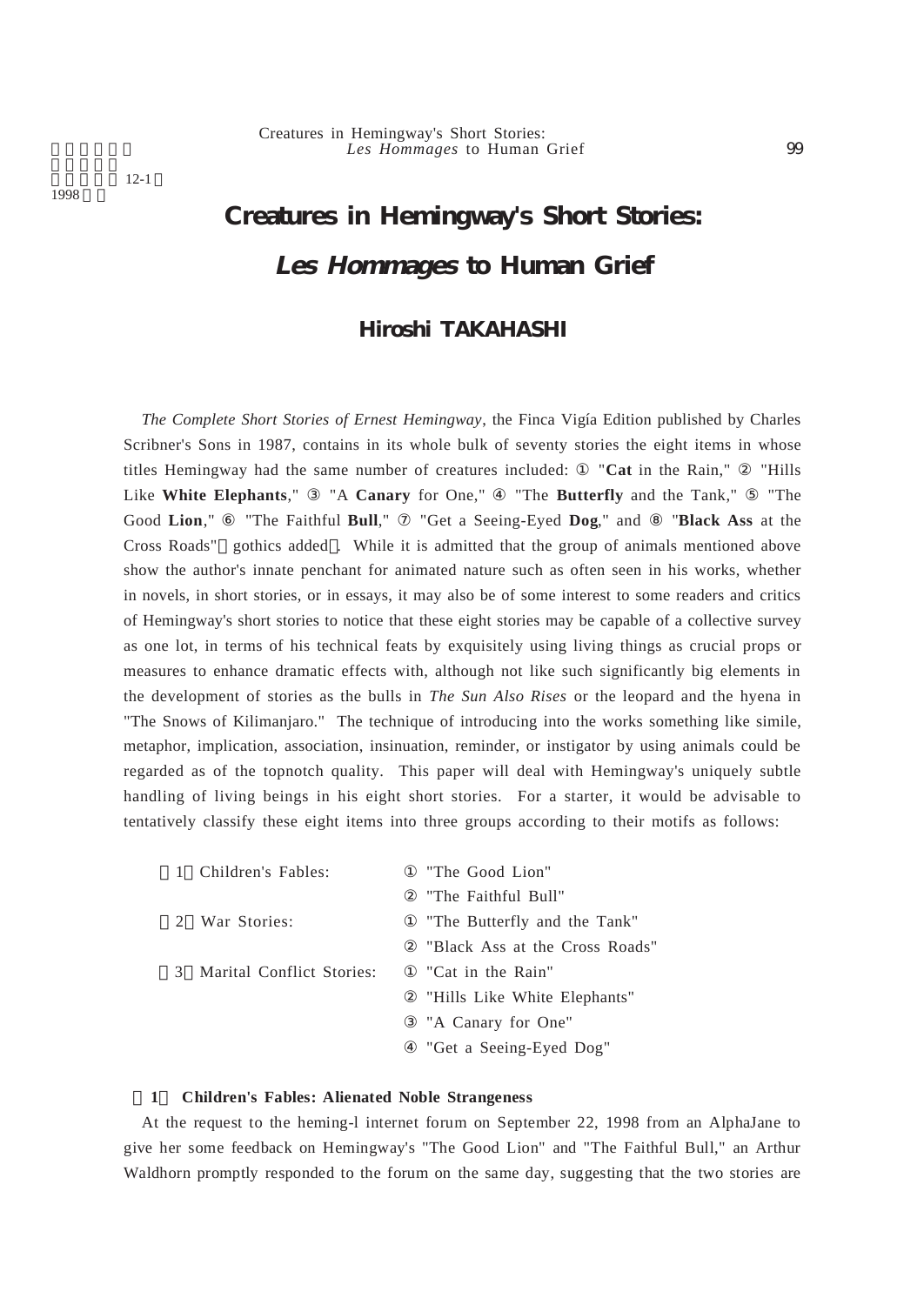originally children's fables Ernest Hemingway wrote for Adriana Ivancich's nephew. Adriana Ivancich was, as every Hemingway fan knows, one of the whizzers that had enchanted the author. They appeared, he adds, in Holiday magazine in 1951 and Adriana did the illustrations "Good Lion etc" from hawk22@juno.com[Arthur-Waldhorn] to heming-l@mtu.edu . The Waldhorn's suggestion provides a relevantly elucidatory clue to understand and appreciate these stories, supposedly disappointing and uninteresting at a glance, which have apparently been regarded as simply spoofs and not taken seriously. To be sure, a quick perusal of the two stories might lead the reader to a disastrous misunderstanding that these are mere nonsensical doodlings of little literary value. Jennifer Wheeler of the Ernest Hemingway Foundation of Oak Park followed Arthur Waldhorn on line on that same day, arguing that there has been essentially no critical work on them and that most scholars and critics dismiss them as light and uninteresting "Re: Good Lion etc" from Jumpalagi@aol.com to heming-l@mtu.edu .

Yet, it would have to be admitted as too hasty a conclusion that there has been *no* critical work on these two stories. Actually, there have been some, stimulating as well as interesting. Kenneth Johnston regards these fables as a release for Hemingway's domestic and literary anxieties, thus interpreting "The Faithful Bull" as both a reaffirmation of Hemingway's love for his wife and an idealization of himself as a writer, and then reading "The Good Lion" as a "flattering self-portrait of a dedicated writer who faithfully adheres to his own distinctive style and subject matter, despite rejection by editors, hostile attacks by reviewers, and laughter and scorn from former friends "The Bull and the Lion: Hemingway's Fables for Critics," *Fitzgerald/ Hemingway Annual*, 1977, pp. 149-56. See also Kelli A. Larson, *Ernest Hemingway*: *a reference guide, 1974-1989* [Boston: G.K. Hall & Co., 1990], pp. 49-50 . Jayne A. Widmayer reads the two stories not only as "satiric attacks on pretensions and affectations" but also as self-parodies of the author. However, in comparing them with *Across the River and into the Trees* written at the same time , Widmayer finds that Hemingway is also showing that his heroes are considerably more complex than the parodies would suggest "Hemingway's Hemingway Parodies: The Hypocritical Griffon and the Dumb Ox," *Studies in Short Fiction* 18, no. 4 [Fall 1982], pp.433- 438. See also Larson, p.130 .

Human imagination, in general, is so quick to conjure up vivid reflections of the author's image from behind the protagonists in stories that it is never baffling to meet the "self-portraits" or "selfparodies" theories, which it seems all but difficult to refute. Emphasis, however, should rather be put on the point that the two stories are fundamentally the *fables for children*, which have been profusely adopting two essential motifs in a long history of kindergarten fables of worldwide fame, such as "Ugly Duckling" and "Cinderella," that is to say, "*strangeness*" and "*faithfulness*" alienating the heroes or heroines from their original spheres to lift them onto higher, nobler and/or happier levels of existence. Both "The Good Lion" and "The Faithful Bull" have a common penchant for instructing and entertaining children, not for giving pleasure to adults. When newly viewed as *children's fables*, as the author originally intended to present them, these two stories that have long been regarded as enigmatically uninteresting and, at best, treated as something like self-portraits verging on spoofs or parodies will come up onto the literary stage with a freshly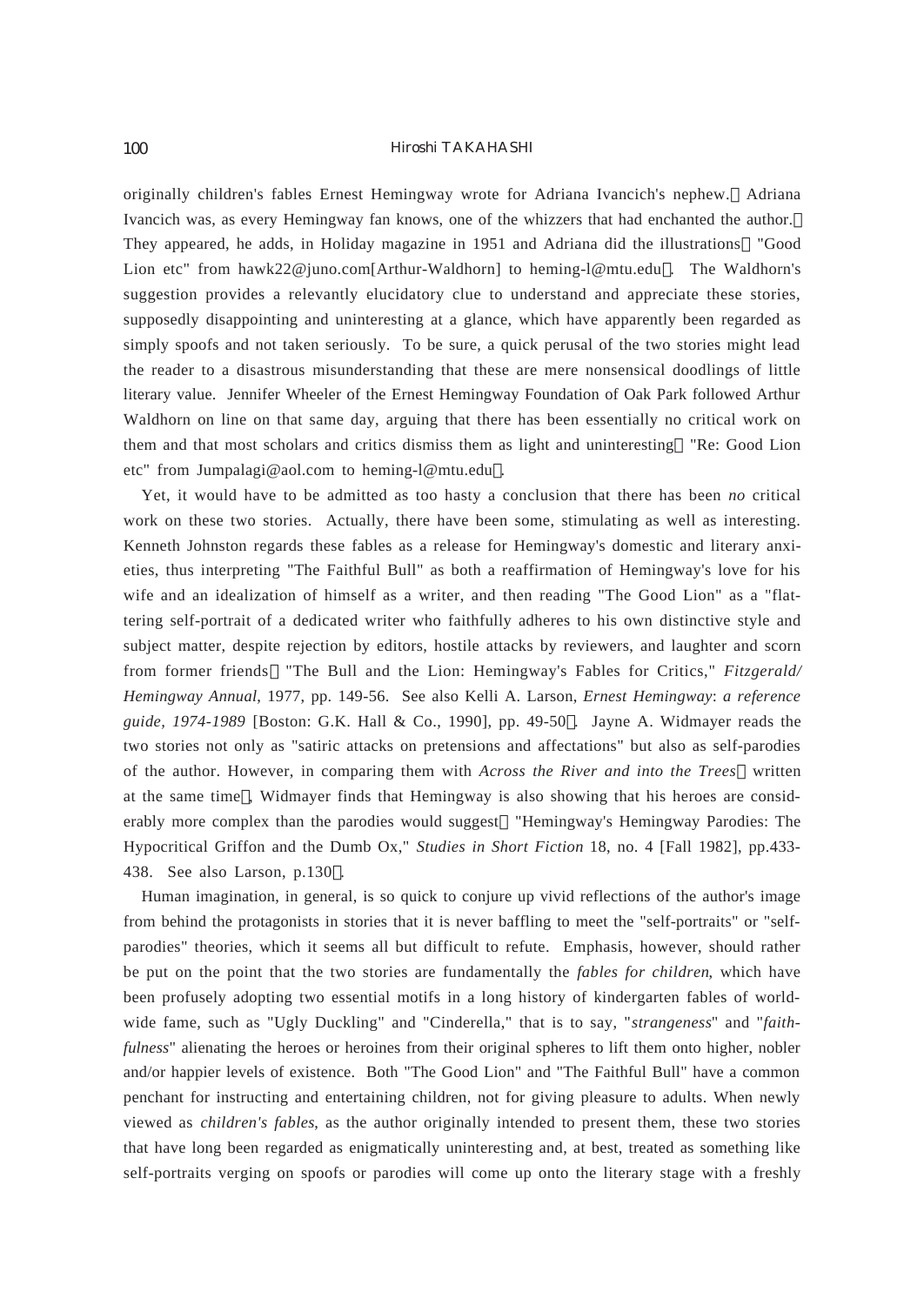brilliant luminance.

# **"The Good Lion": Noble Homecoming of a Bullied Griffon**

In "The Good Lion," the "*strangeness*" comes from the fact that the good lion is so good and has wings on his back. This is why the other lions all make fun of him and think they will kill him. This seemingly deadly defect of his shows that he really is a *griffon*, which is a species of imaginary creature with eagle's head and wings and lion's body. His father, also a griffon, lives in a "city," not in "Africa," a savage land, standing under the clock tower and looking down on a thousand pigeons, all of whom are his subjects, the evidence that suggests the good lion belongs from the first to a far nobler level of sociery and to a far higher level of culture, not to such a savage land as "Africa." The good lion can speak both beautiful Spanish and exemplary French. He rises into the air on his wings, fleeing from the fangs and claws of the wicked lioness, sets his course for Venice, alights in the Piazza, and receives a warm welcome from everyone. He flies up for a moment and kisses his father on both the cheeks. His father asks, "How was Africa?" "Very savage, father," says he. Funny though it may appear, he, as well as his father, is a frequenter to "Harry's Bar," where he walks into "on his own four paws" and finds all of his friends. It must be remembered that this is a *children's fable*, in which it is no wonder that all sorts of funny things are likely to occur. Funny again though it may be, he is a little changed himself from being in Africa, and asks the bartender for "Hindu trader sandwiches," which, strangely enough, the bartender says he can get for him. The lion looks around him at the faces of all the nice "people," not "wicked lions," and knows that he is at home and very happy *The Complete Short Stories of Ernest Hemingway*, The Finca Vigía Edition [New York: Charles Scribner's Sons, 1987], pp. 482-484. All references to Hemingway's short stories are to this edition and are designated Finca in the text .

For children, the charms of the story may come from a strange animal named "*griffon*" bullied by other lions in Africa, who starts to fly high in the air to set course from Africa to Venice, see his father griffon again in the Piazza, walk into a bar "on his own four paws," and find himself happy among old friends. The lesson is that every living creature must belong to where he/she originally belongs to. Or, for that matter, a noble intelligent creature must not mix with ignorant savages.

# **"The Faithful Bull": Bull Killed Through Strange Faith**

In "The Faithful Bull," the "*peculiarity*" arises from the facts that the faithful bull loves to fight with all the other bulls of any age and that he alway is a champion. He fights to kill with deadly seriousness exactly as some people eat or read or go to church. "Fighting was his obligation and his duty and his joy." His "*nobility*" lies on his fatal mental condition that he, though he cannot know or think why, is angry inside himself and loves to fight. The bull costs his owner so much money by fighting with other bulls that the owner decides to select him for breeding, not to send him to the ring to be killed. His "*strangeness*" comes out conspicuously in the pasture where he sees the breeding cows. He falls in love with the best muscled, shiniest, and loveliest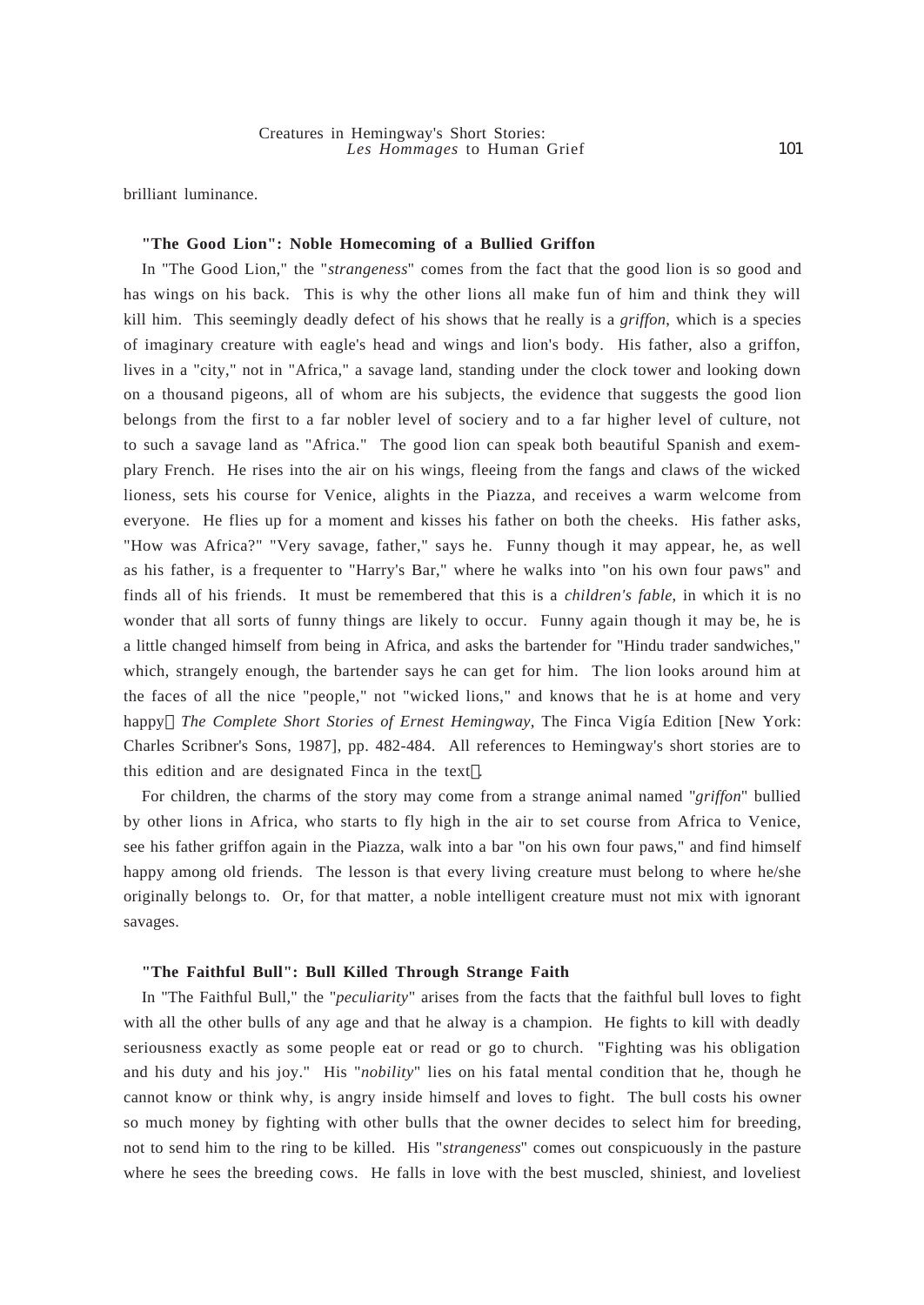cow, and pays no attention to any of the others: he only wants to be with her, and the others mean nothing to him at all. The bull should learn more and be different than he is to be a good breeder. So the owner decides again to send the bull away with five other bulls to be killed in the ring. The bull fights in the ring wonderfully: everyone admires him and the man who kills him admires him the most. The sword handler says that the bull has to be killed because he is "faithful." The matador adds a somewhat didactic comment: "Perhaps we should all be faithful" Finca, pp. 485-486.

The fact that the bull only wants to be with the loveliest cow in the pasture is interpreted by Kenneth Johnston as a reaffirmation of Hemingway's love for his wife Larson, pp. 49-50 . This analysis seems to this writer to be too simplistic to be convincing: there is no telling that the cow loved solely by the strange bull in the pasture was modeled after his *wife*, not after his wifeto-be or his other woman. A more likely possibility would be that the bull's hounding of the cow may have been based on one of the author's fatuous attempts to stalk a whizzer like Adriana Ivancich. The lessons for children are that every creature must stick to his own instinct faithfully, and that there is a nobility in life that the one who is killed can be admired the most by the other who kills him. Not so bad a *children's fable*, isn't it?

## **2 War Stories:** *Les Hommages* **to Innocents Absurdly Killed**

"The Butterfly and the Tank" and "Black Ass at the Cross Roads" are both unforgettably painful stories of "*cruelty*," "*meaninglessness*," and "*remorsefulness*," in which some innocent citizens or youngsters, not bona fide soldiers, are so easily and unfeelingly killed under the abnormal conditions of "warfare." Both the "butterfly" and the "black ass" seem to be a sort of Hemingway's *hommages* to the lightly killed innocents, and, for that matter, to the despairs and sorrows of the bereaved or the survivors, including some of the murderers.

#### **"The Butterfly and the Tank": Citizen Easily Killed Through Too Much Gaiety**

"The Butterfly and the Tank" depicts an accident during the second winter of shelling in the siege of Madrid in the Spanish civil war. On his way home from his office in the rain, the narrator stops into the bar for a quick one. The place is crowded, full of smoke, singing, men in uniform, and the smell of wet leather coats. A civilian in a brown suit, who has been clowning around from table to table, squirts one of the waiters with a flit gun. Everybody laughs except the waiter, who gets very mad and indignant. The flint gun man, delighted with his success, now squirts another waiter. This waiter, also, is indignant, his lips trembling, and says with dignity, "You have no right to do that," the strongest protest in Spain. The flint gun man squirts his flint gun at the back of another waiter's neck, not noticing how the singing has fallen off. Then three men in uniform grab the flint gun man and carry him out of the revolving door in a rush. Outside someone hits the flint gun man on the mouth. The three men come back in. Then in comes the flint gun man, with blood on his face, his necktie pulled to one side, and his shirt torn open. He has the flint gun again, and makes one general, unaimed, challenging squirt with it, holding it toward the whole company. One of the three men shoots the flint gun man to death, who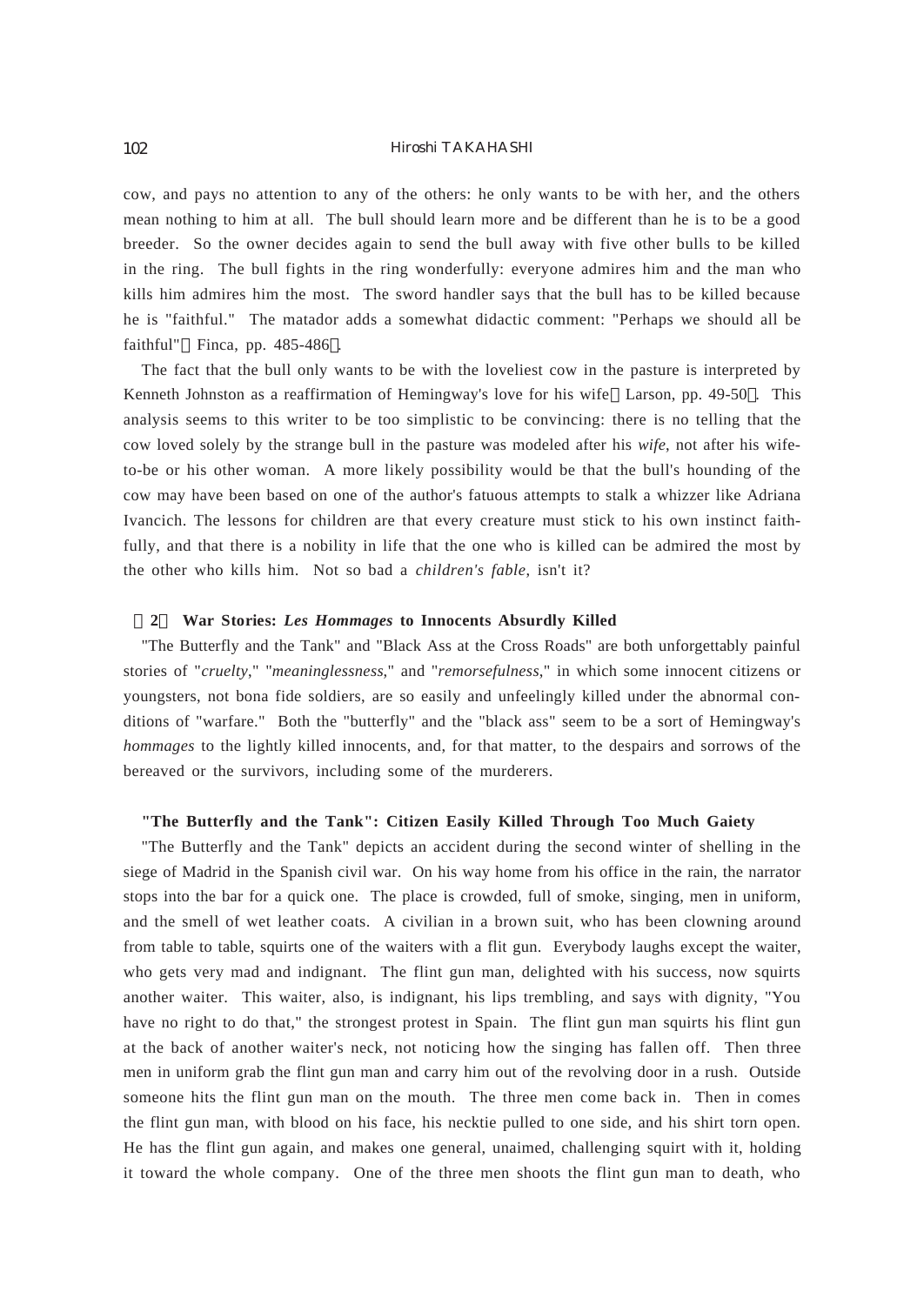#### Creatures in Hemingway's Short Stories: *Les Hommages* to Human Grief

lies quietly on his back on the floor. The three men go right through the policemen who have just arrived. As they go out one of the policemen shouts, "No one can leave. Absolutely no one." Everybody there, including the narrator, is held for three hours. The next morning the narrator comes back to the bar to try a little gin and tonic before lunch, and is given more information of the flint gun and the killed man. In the flint gun the victim had eau de cologne, the manager says. He was a cabinet maker, the manager adds, and his wife came to drop down by him and say, "Pedro, what have they done to thee, Pedro?" The manager's, as well as the author's, apt comment on the accident: his gaiety comes in contact with the seriousness of the war like a butterfly Finca, pp. 429-436 .

In "The Killers," Nick Adams is so much stunned to know someone is just going to be killed with no efforts exerted to protect himself that he decides to go out of town. In "The Butterfly and the Tank," the despair seems to be much less traumatic than Nick Adams': the narrator is older than Nick and is now sipping the gin and tonic water in the bar, where the murder was committed, looking out at the bright cheerful morning sunlight. This brightness at the last scene of the story, however, does not necessarily show how bright the narrator's heart is. His heart sinks heavily into the infinite depth of despair, with compassion to Pedro's wife mustered and reproaches heaped on the slovenly conducted investigation by the police. Although the narrator says in the story that he does not like the title much, it seems safe to say that the author himself is sure to be fully attached to it: the naming is so straight and simple that there is nothing tawdry and disagreeable. No other titles suit the story more admirably than this one. The "butterfly" is a humble *hommage* of the author's to a civilian named Pedro who is so easily killed by a soldier through his too much gaiety and to Pedro's wife who cries, "Pedro, what have they done to thee, Pedro?"

#### **"Black Ass at the Cross Roads": Nice Boy of Seventeen Meaninglessly Shot to Death**

"Black Ass at the Cross Roads" starts with a French civilian mistakenly shot down to death at the cross roads. "We" all thought he was a German who had stolen civilian clothes, but he turns out to be French. "We" set the traps well beyond the cross roads and wait for the Krauts to keep coming this way. It is a beautiful late summer day. The job is to kill the Krauts coming in vehicles and get them off the road and into the ditch. "We" are not splendid soldiers, but specialists in a dirty trade. The two Krauts approach on bicycles. "I" shoot one of them and miss. "I" try again and the German falls and lies in the road with the bicycle upside down and a wheel still spinning. The other cyclist sprints on, keeping on pedaling until he is out of sight. "We" go first to the German in the road to find him not dead but shot through both lungs. "We" take him as gently as "we" can and lay him down as comfortable as "we" can. Claude puts a field dressing on him. He has a nice face and does not look more than seventeen. He tries to talk but cannot. Claude makes a pillow for him, strokes his head, holds his hand, and feels his pulse. The boy is watching him all the time but he cannot talk. The boy never looks away from him and Claude bends over and kisses him on the forehead. The boy does not know that it is "me" who has done it to him. "I" should kiss him myself if "I" am any good. Claude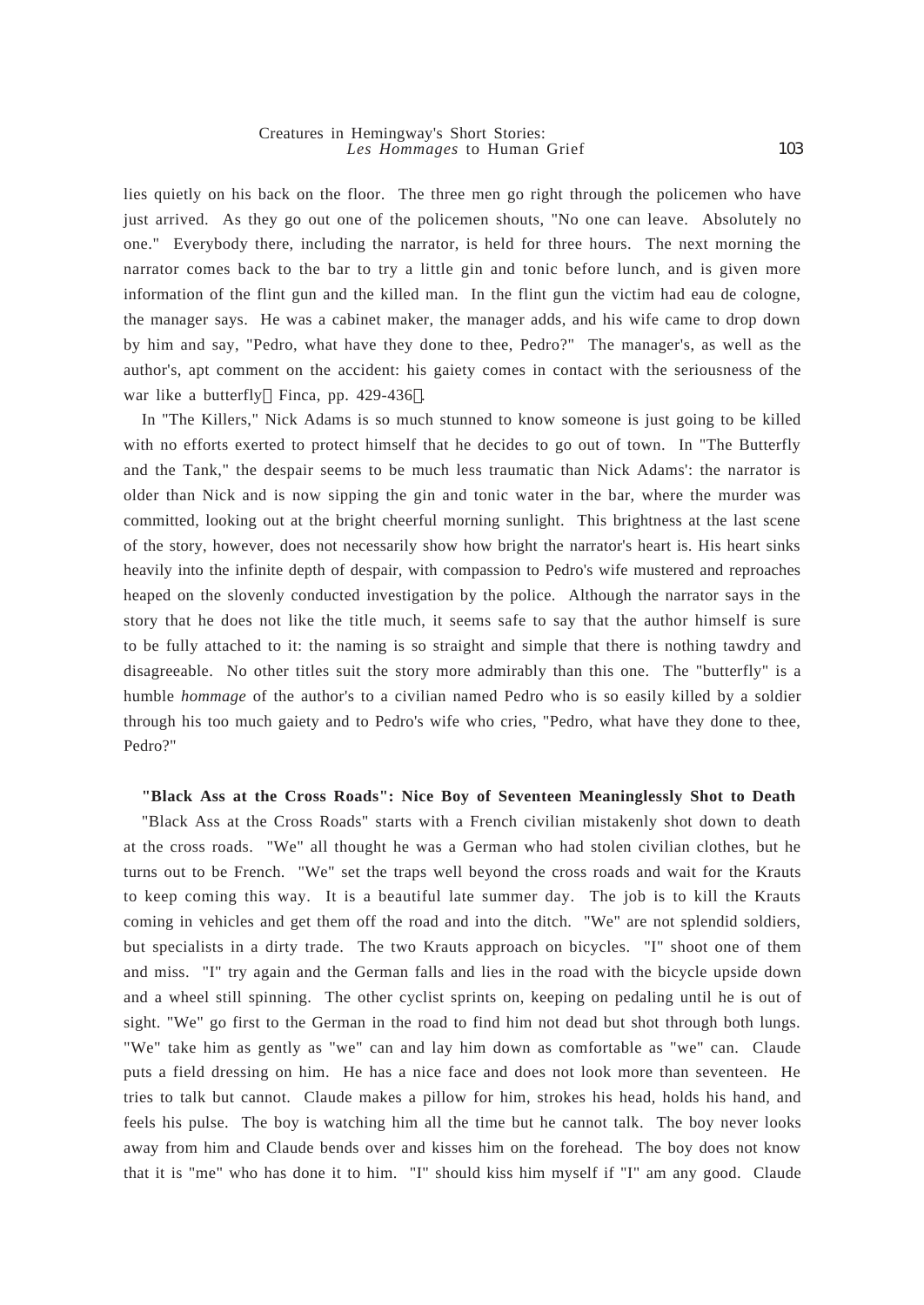says that he will stay with him a little while. "I" walk back under the hot summer sky to the farmyard. "I" don't know how "I" can feel any worse. Claude comes back, and asks, "Is there any of the wine left?" Red says there is some more and some sausage. "Good," Claude says. He has *the black ass* bad too. "We" are splitting the wine and the sausage even between "us" and neither of "us" likes "our" share Finca, pp. 579-589 .

At this writer's request to provide elucidation of what is implied by "*the black ass*" at the finale, a Rose Marie Burwell kindly suggested on the heming-l internet forum that "*black ass*" is a term Hemingway had used since the late 1920s to convey his own feelings of serious depression "Re: What's 'Black Ass'?" from rmb39@interaccess.com to heming-l@mtu.edu on May 10, 1998 . That reminds me of the term, "get the red ass," which means "get irritated." As Claude has *the black ass* bad, so "I" have *the black ass* bad, too. The image and implication of *the black ass* are absolutely indispensable for this war story, almost perfectly supporting and amplifying its crucial motif of despair and depression. Although it awkwardly squats down at the cross roads in the field of battle so sinisterly dark, the title image of *the black ass*, it seems, keeps on claiming the honorable appellative of "*dignity of man*," which is apparently daring enough to square up to the rank absurdity of war. The "*black ass*" is a bitter *hommage* of Hemingway's dedicated to the shock and despair of the dying innocent young man of seventeen, and, for that matter, to the unquenchable, serious feelings of depression of both Claude and the narrator who unwittingly had to conduct a cruelty to kill an angel of a boy in the midst of the warfare.

# **3 Marital Conflict Stories:** *Les Hommages* **to Female Grief in Love**

"Cat in the Rain," "Hills Like White Elephants," "A Canary for One," and "Get a Seeing-Eyed Dog" have to be included in this category. Here are depicted, as if drawn with a single stroke of the brush, such mental conflicts as potential love, compassion, sympathy, understanding, and devotion somewhat distorted or missed between male and female or parent and daughter. Hemingway seems to be more interested in the dramatic evolutions of conflict than in the causes of the events. "He will not tell us," says Paul Smith, "how the characters arrived at their present condition, or how they will resolve their conflict; we do not need to be told, for the answers are enbedded in what we so briefly do see and hear" "Introduction: Hemingway and the Practical Reader," *New Essays on Hemingway's Short Fiction* [Cambridge University Press, 1998], p. 15 . And the most important point is that if it were not for the imagery of creatures introduced in these short stories they would be so dull and insipid as to be likely to be dismissed as meaningless as well as uninteresting. To develop each motif, each animal plays an indispensable role vital to the affluent meaning contained in each story.

# **"Cat in the Rain": Wife's Sensual Desire Cruelly Ignored by Husband**

"Cat in the Rain" is one of the best one-act tragi-comedies by Hemingway, played by a young couple of man and woman in a symbolically mythological cosmos, full of implied meaning. It is raining outside the hotel, as usual. The American wife finds out a cat crouched under one of the dripping green tables, and goes downstairs to try to get it in the rain, but the cat is gone.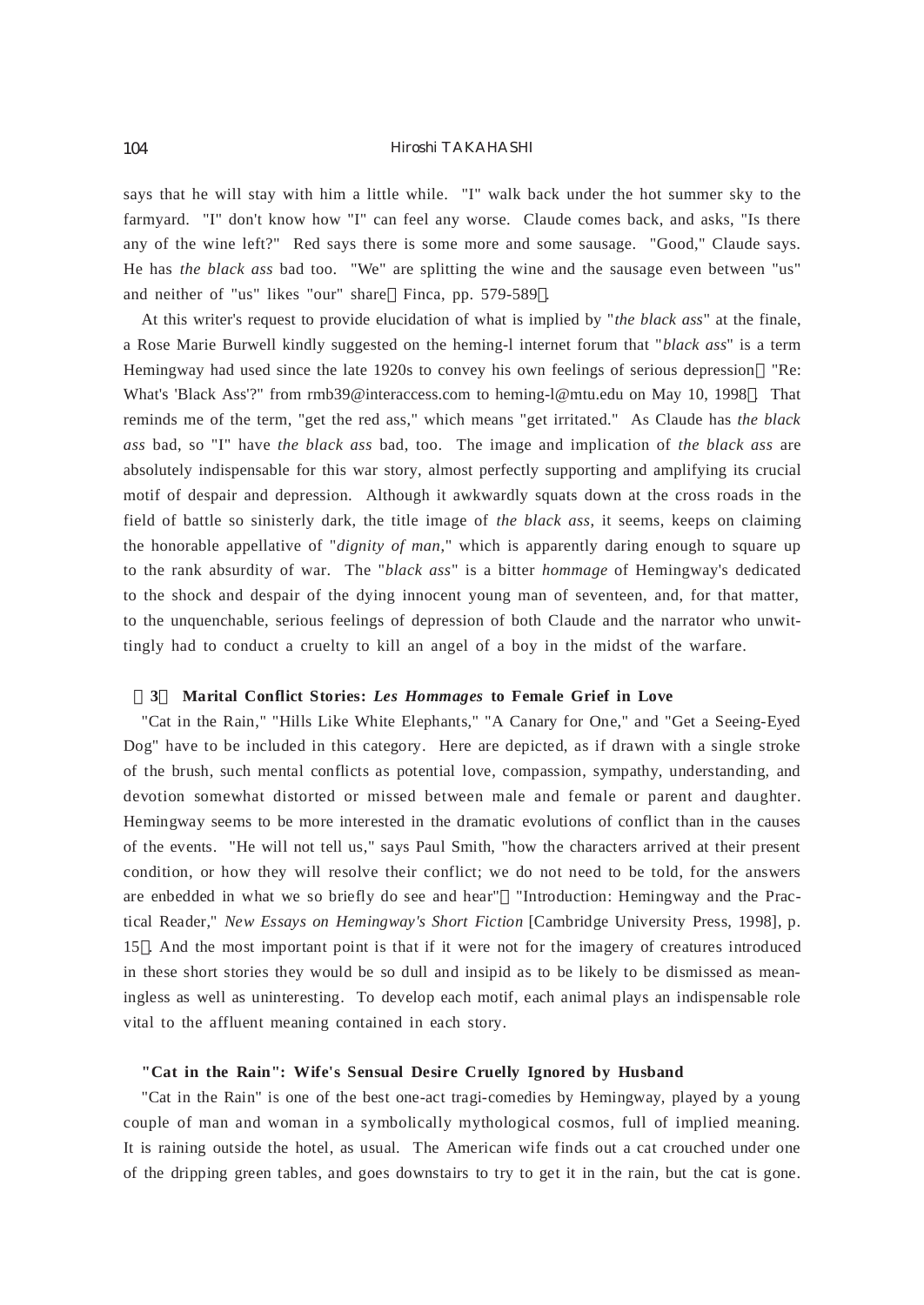Back in the room, the wife tries to draw her husband's attention to her sexuality by asking if it is a good idea if she lets her hair grow out and announcing her desire to have a kitty to sit on her lap and purr when she strokes her and have a meal in her own cozy dining room with her own silver and candles. Her husband pays little attention, urging her to shut up and get something to read. Then she puts forth something like an ultimatum: "Anyway I want a cat. I want a cat. I want a cat now. If I can't have long hair or any fun, I can have a cat," when someone knocks at the door. It is the maid sent by the hotel owner, who holds a big tortoiseshell cat pressed tight against her and swung down against her body Finca, pp. 129-131 .

Of all the interpretive problems of the story, the three seem to be of vital importance to this writer: 1 what kind of relationship exists between the American wife and the hotel owner, 2 what the wife is really meaning to assert by the ultimatum, "I want a cat now," and 3 what feelings and doings of the American wife are expected toward the big tortoise-shell cat at the end of the story.

1 It is needless to say that the American wife "likes" the hotel-keeper. The question is how much and in what way. The repetition of the word, "liked," in the description of her feelings toward the hotel-keeper when he bows to her as she passes the office seven times, plus one "Liking" reminds the reader of the repeated use of the same word in "Up in Michigan." In "Up in Michigan," Liz's feelings to Jim are quite sensual: "She held herself stiff because she was so frightened and did not know anything else to do and then Jim held her tight against the chair and kissed her. It was such a sharp, aching, hurting feeling that she thought she couldn't stand it. She felt Jim right through the back of the chair and she couldn't stand it and then *something clicked inside of her and the feeling was warmer and softer*. Jim held her tight hard against the chair and she wanted it now and Jim whispered, "Come on for a walk" Finca, p. 61; italics added . In "Cat in the Rain," too, the wife's feelings toward the hotel owner might be the same kind of Liz's, quite sensual and sexual, though not so passionate as Liz's. Although the hotelkeeper is too old and obsequious to act as such a forcibly amorous seducer as Jim, he is, for her, the imaginary lover who would be nice enough to hug her with his "big hands" she likes. When she passes the office again on her way back to her room after failing to find and get the wet cat, the padrone bows from his desk again. Then, *something felt very small and tight inside the girl. The padrone made her feel very small and at the same time really important. She had a momentary feeling of being of supreme importance* Finca, p. 130; italics added . The wife's sensual response to the hotel-keeper, quite similar to Liz's though it may be, has something different and more significant. The description above shows that the sexual sense of something *small and tight* inside her body leads to the strange feeling of herself *being of supreme importance*. First, upon seeing the padrone, the wife feels something conceived inside the body: her hidden desire for conception has been achieved in illusion like the Immaculate Conception of Virgin Mary. Like some other critics such as John V. Hagopian and John D. Magee, J. Gerald Kennedy argues that like Hadley, the wife is also pregnant "What Hemingway Omitted from 'Cat in the Rain,'" *Les Cahiers de la Nouvelle: Journal of the Short Story in English* 1: 75-81; see also Larson, p.156). Although the pregnancy theory seems very charming as well as convincing, technically the wife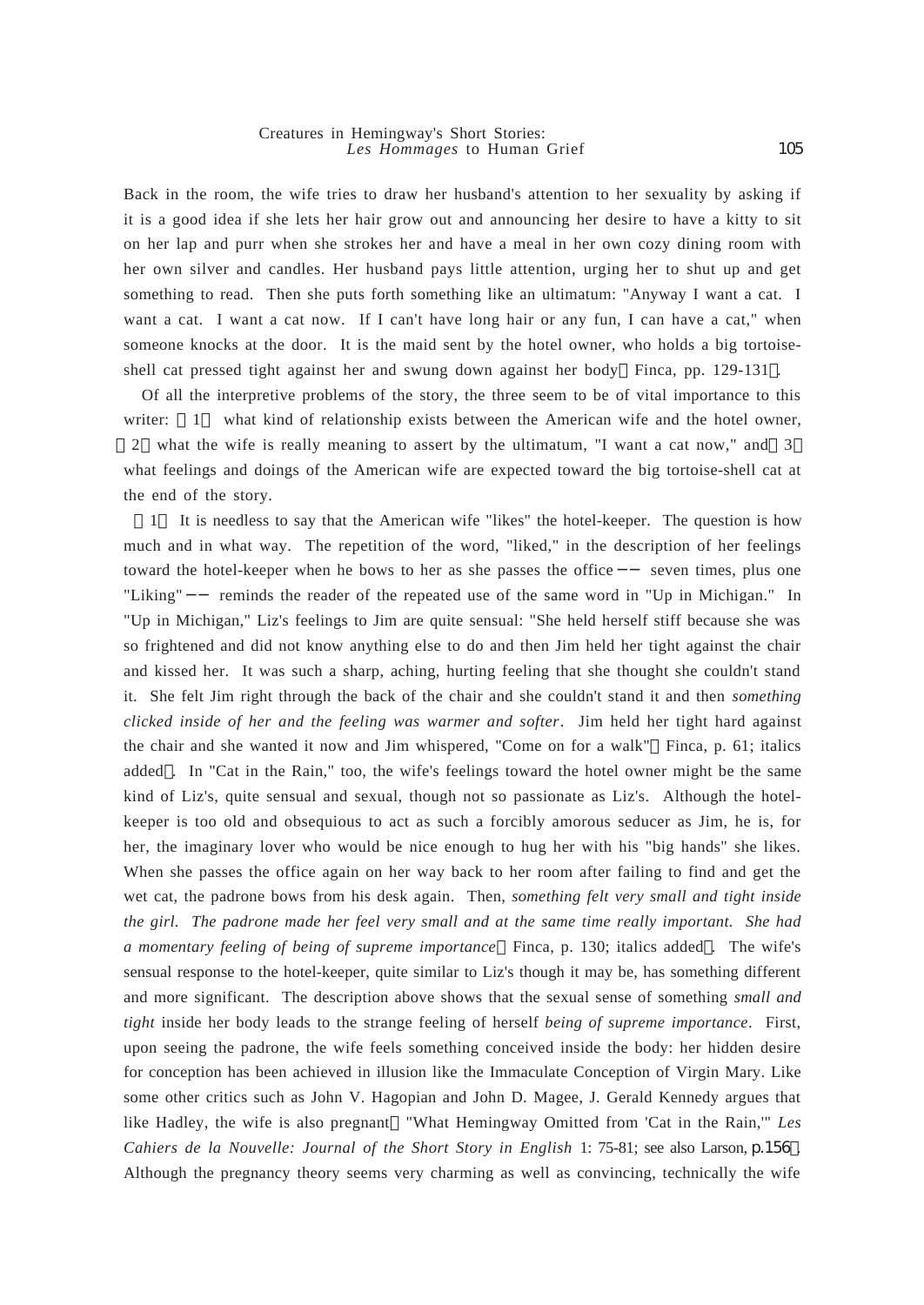is not pregnant, but she only imagines herself just impregnated by something like telepathy from the hotel owner. Second, she, though momentarily, feels herself changed into something "of *supreme* importance," the momentarily preposterous reverie of herself having become the Son of God conceived inside the Holy Mother. Unlike Jim, the hotel owner never approaches her, but rather plays the role of something of a guardian angel from afar who helps Virgin Mary conceive: more instrumental than really sexual. At the denouement of the story, the padrone surprises her by sending a big cat, one of the helping hands he usually gives to all the visitors. Her liking for him is instantly inflated into a deep and strong sense of gratitude and compassion toward him, but, sure enough, not into a passion so vehement as to urge her to plunge into his "big hands" she likes. Most importantly, she knows he knows nothing about her liking him. "It may further be argued," as Oddvar Holmesland points out, "that the hotel-keeper's deference to his client has little to do with interest in her as a woman. The fact that he always sends the maid to execute his services indicates the professional attitude behind his attentiveness" "Structuralism and Interpretation: Ernest Hemingway's 'Cat in the Rain,'" *New Critical Approaches to the Short Stories of Ernest Hemingway* [ed. Jackson J. Benson, Durham & London: Duke University Press, 1990], p. 68 .

2 What is implicitly meant in context by "a cat" in her ultimatum put forth to the husband? The question seems to be so complex as to reject flawless answers or interpretations. It may rather be that only somewhat arbitrary speculation could be taken up as charming: every reader is entitled to enjoy his own speculated theory. Oddvar Holmesland argues that "the meaning of the cat cannot be defined more explicitly than as a metaphor for the wife's instinctual desire for a vital openness to life. Hagopian's precise identification of it as 'an obvious symbol for a child' is consequently not reliable. All that can be said is that it reflects her need to experience emotional fertility and is not attached to a definable object" *New Critical Approaches*, pp. 70-71 . To this writer, the former half of the above argument seems very convincing: the part of his rejection of Hagopian's theory especially appears interesting. However, the issue should not be taken lightly: something more vital should be revealed. By claiming "a cat" above all other things at the last phase of the mental conflict drama between the American couple in a small hotel room, it should be stressed, the wife apparently demands *something different from a real cat*. Of course, it is not "an obvious symbol for a child," as Hagopian insists. Then, what is implied by "a cat"? It must be regarded not as a *symbol* for a definable object such as "a child," nor as a *metaphor* for the woman's instinctual desire for a vital openness to life, as Holmesland suggests, but as "*a reminder of her strong sexual desire for the husband*": she insists that she wants to be hugged by her husband, a quite natural desire of a wife. Until now she has been trying, with no success, to have her husband understand her female sexuality and longing for bodily closeness. As a lastspurt effort, she puts an implicit suggestion forward that she wants someone to hug her: she implicitly confesses that all that she wants now is nothing but her husband himself. Again, it should be emphasized that although she wants her husband to know that she wants him now when she says, "I want a cat. I want a cat now. If I can't have long hair or any fun, I can have a cat" Finca, p. 131 , it does not follow that "a cat" here represents the husband himself as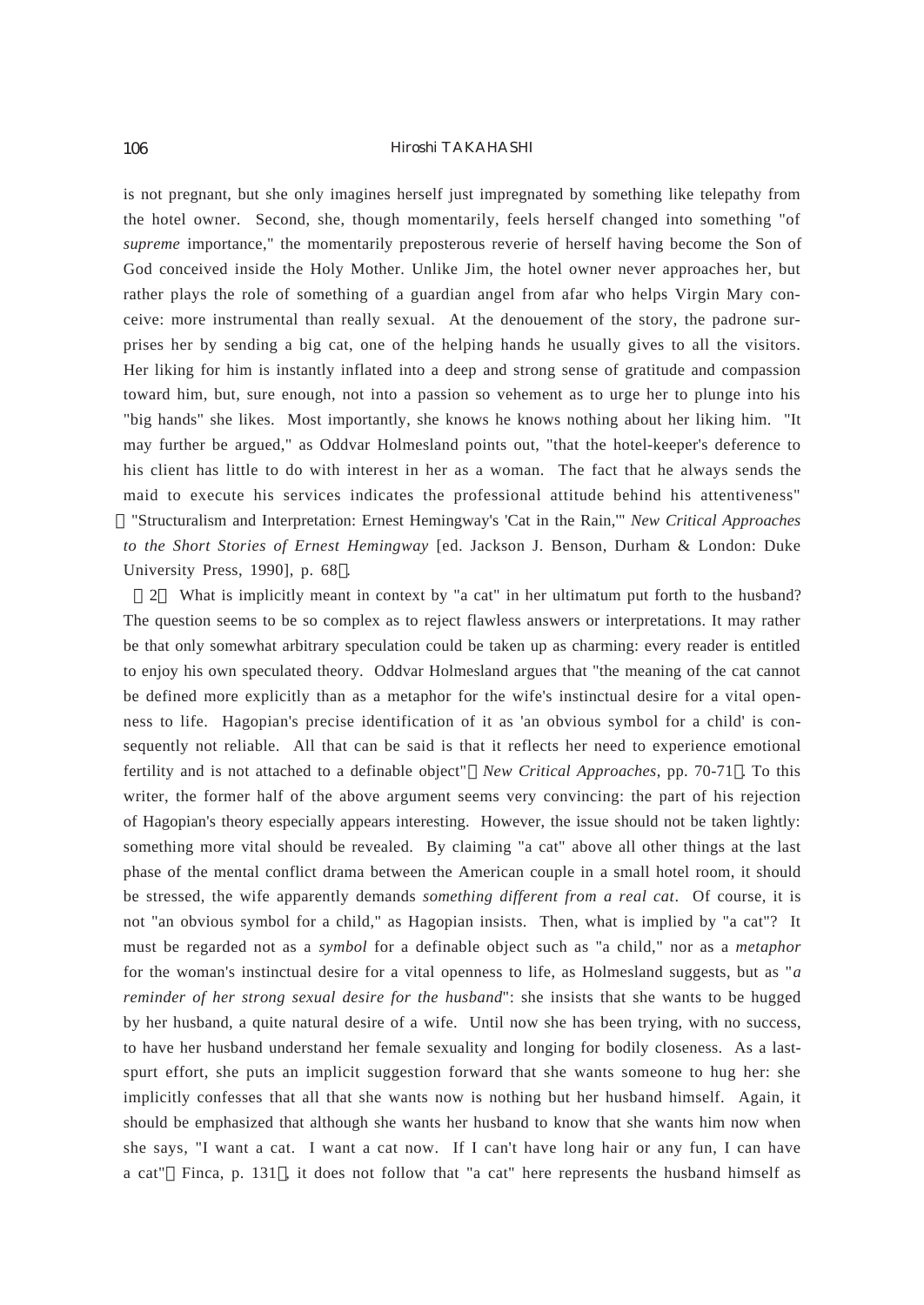a *symbol*. The word, "cat," is uttered by her only to instigate her husband's true sympathy as a *reminder of something important which he tries to ignore*. The image of "a cat" in this implication has to be acknowledged as one of Hemingway's triumphant technical subtleties and ambiguities.

3 Another fascinating question is how each of the American couple would respond to the new arrival brought to the door by the maid. Every reader is entitled to feel free to imagine what his and her responses would be to the big tortoise-shell cat. Although her gratitude for the padrone would be enormous, the wife would be anything but satisfied by the presented cat. The big cat is so much different from what she wished to have on her lap to purr when she strokes her. What is more, an implicitly uttered ultimatum has already been issued that she wants to get her own "cat," that is to say, her husband lying on the bed in front of her eyes, reading a book and ignoring her serious wish to approach him. The timing of the big cat's entry is unfortunately wrong. Her feelings toward the big cat would have to be bittersweet: although she would give a joyful utterance, "Oh, great!," welcoming it with her arms extended, it is certain that a tear would trickle down her cheek, showing her disappointment in the back of her mind. Her husband would be pleased to say, "Congratulations! You've got exactly what you wished to have," certainly showing a cynical smile hovering around his lips. In the seeming Garden of Eden, there is no sign that the rain will stop see also Hiroshi Takahashi, "Cats in Hemingway's 'Cat in the Rain,'" *Journal of the Faculty of Liberal Arts, Shinshu University*, Cultural Science 22, 1988, p. 100 .

# **"Hills Like White Elephants": Trifles Potentially Changed into Something Rich**

"Hills Like White Elephants" deals with the emotional discrepancy between an American and his girl waiting for the express from Barcelona for Madrid at some junction in Spain. It is very hot outside. The man says it will really be an awfully simple operation, urging the girl to have an abortion done, because "it" is the only thing that has made them unhappy. The girl says that once they take it away, you never get it back. A discrepancy comes up to the surface when, looking off at the line of the hills beyond, the girl says that they look like *white elephants*, and the man says he has never seen one. The imagery of *white elephants* reflected on the hills is, to him, a stale simile, a wet blanket, worth nothing to talk about. To her, however, it could be something rare and important that would get them really happy if their hearts could leap together with compassion, however trifling it might be. He tells her to get away from trifles; she believes trifles could be changed into something rich and strange. The "*white elephants*" are effectively used as the imagery to suggest the possibility that trifles could be raised up to the respected height of value. Of this point Lewis E. Weeks, Jr., has rightfully pointed out the paradoxical nature of something that is both valuable and rare while also worthless and burdensome "Hemingway's Hills: Symbolism in 'Hills Like White Elephants,'" *Studies in Short Fiction* 17, no. l [Winter]: 75-77; see also Larson, p. 108 . Another important function of the imagery of *white elephants* is that they are mirroring the man's mean egoism upon their white purity, thus making the girl's seemingly stupid insistence on rejecting the abortion appear more convincingly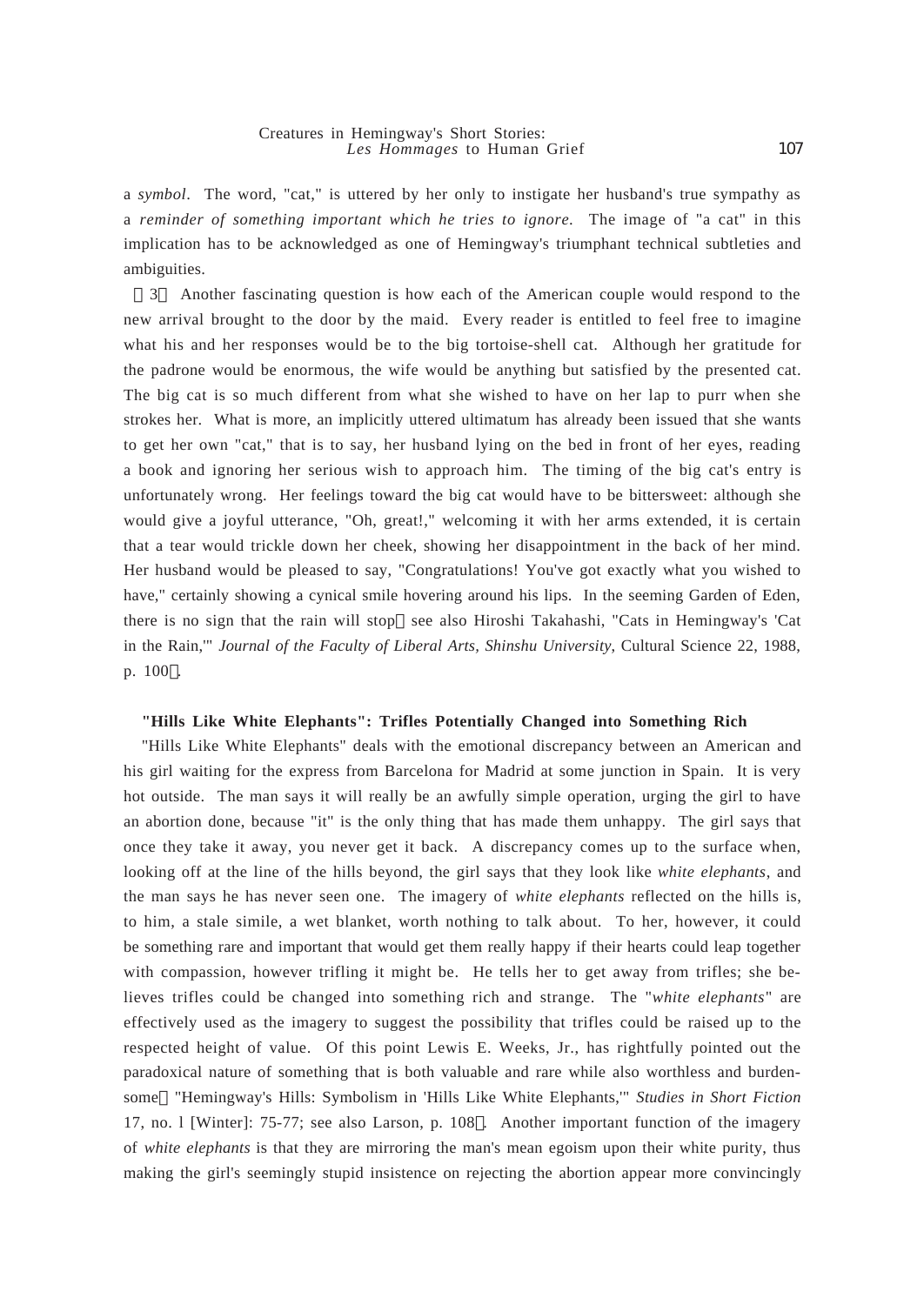glorious and righteous. The whiteness of elephants in the story should be regarded as another memorable *hommage* presented by the author to the woman's disappointment and grief: so sympathetic a treatment has the author given to the heroine. It occasions no surprise, therefore, to find such a manuscript study as has revealed that the original opening was a biographical account of Hemingway's train trip through the Ebro valley with wife Hadley, who pointed out the white hills that later became the story's title image Robert E. Fleming, "An Early Manuscript" of Hemingway's 'Hills Like White Elephants,'" *Notes on Modern American Literature* 7, no. 1 [Spring-Summer]: item 3; see also Larson, p. 153 .

# **"A Canary for One": Daisy Miller Trapped in a Cage**

"A Canary for One" begins with the vacuous chatter of an American lady to an American couple in a *lit salon* compartment during an overnight train journey on a *rapide* from the Riviera to Paris. The lady, who is really quite deaf, talks about a *canary* she bought in Palermo. She is taking it home to her little girl in New York. In Vevey the girl, she says, fell madly in love with a Swiss from a very good family who was going to be an engineer. That was why they left the Continent, she adds, for she couldn't have her daughter marrying a foreigner: no foreigner can make an American girl a good husband; *American* men are the only men in the world to marry. She admires the couple's being *Americans*. At the Gare de Lyons the three walk out in the three different directions: the *American* husband and wife are returning to Paris to set up separate residences Finca, pp. 258-261 .

The title image should be given credit for being fully exquisite to convey rich meaning. First, *a canary* would be anything but a welcome present for the daughter, in that it was bought only because her mother liked it regardless of her daughter's inclination and intention, and in that a single *canary*, not a pair of canaries, would be regarded by the daughter only as a cruel reminder of herself forcibly and miserably trapped in a cage. Second, the canary has somewhat exquisite effects to show not only the mother's insensitiveness, high-handedness, and foolishness, which will lead only to a journey to nowhere, but also each of the three passengers in the *lit salon* compartment being really desperately lonely, contained in each own cage, despite the seemingly happy *American* couple regarded by the lady as the typical American husband and wife. Julian Smith rightly argues that this story is a story of traps and cages: the *canary*, of course, is trapped in its cage, the American lady's daughter is trapped by her own weakness and her mother's prejudices; the American lady is trapped in a cage of deafness, pettiness, self-interest, parsimony, intolerance, ignorance, and fear of foreigners and of train wrecks. Each of the American couple, Julian Smith continues, is also trapped in his/her own egocentricism: oddly enough, not once do the narrator and his wife speak to each other in the story, and they even say good-by to the American lady separately: "My wife said good-by and I said good-by to the American lady." Strangers, Smith adds, cannot talk with each other, only to or at each other, Hemingway implies "'A Canary for One': Hemingway in the Wasteland," *Studies in Short Fiction* [Summer 1968], pp. 358-361 .

The surprise ending of this story is likely to lead the reader to a hasty conclusion that this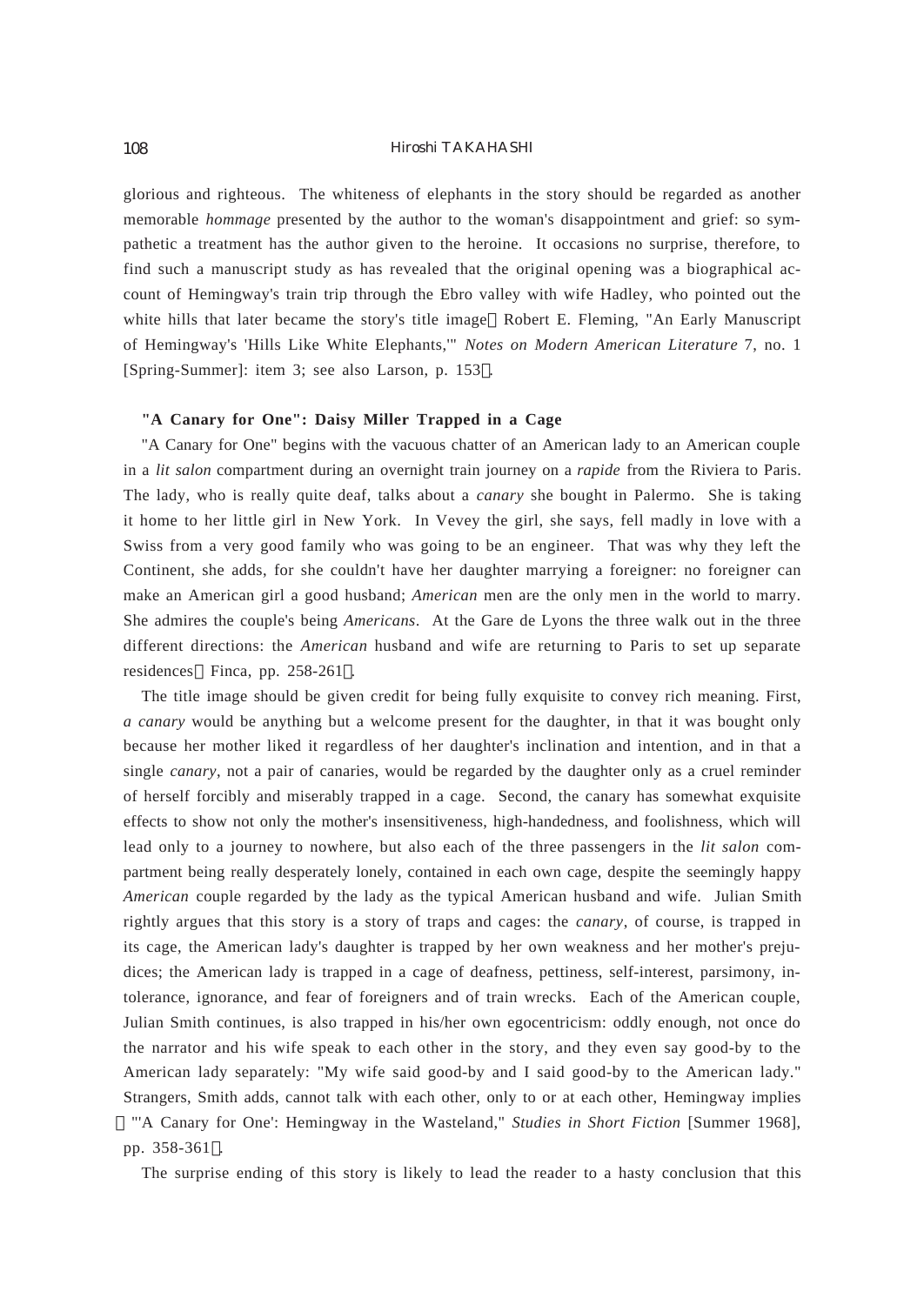#### Creatures in Hemingway's Short Stories: *Les Hommages* to Human Grief

is the story of disintegration of the married life of the American couple like the first separation and divorce between Hemingway and Hadley. It may have to be stressed, however, that the motif of love and marriage in disrepair is nothing but a minor one, and that the irreconcilable discrepancy between the American lady and her daughter in New York should be accepted as the major one. Again, although the surprise ending, sure enough, has the effect to suggest the coming cleft between the American couple, emphasis should be put on its vital main function to ascertain the American lady's fallibility that she has been easily deceived by appearances. One of the American lady's tragic defects is stunningly emphasized by the revelation that the couple are coming back to separate.

The most important point regarding motifs is that both the two characters, the selfishly opinionated mother and the narrator, and the background of the shattered love in Europe were borrowed from Henry James, especially from his *Daisy Miller*, as Lois P. Rudnick points out "Daisy Miller Revisited: Ernest Hemingway's 'A Canary for One,'" *Massachusetts Studies in English* [1, 1978], pp. 12-19 . According to Rudnick, the Trois Couronnes Hotel talked about in "A Canary for One" is also the place where Daisy first meets Winterbourne and begins her journey toward death, and Vevey is a travel agent's hype for the fool's gold of romance Rudnick, pp. 13-14 . Unlike Daisy Miller, who is easily crushed under the contamination of Europe, the canary girl in Hemingway's story apparently succeeds in protecting her innocence from foreign contamination. Yet, actually, the girl is forcibly taken away from the Swiss lover to live up-town in New York. She wouldn't eat anything and wouldn't sleep at all, taking an interest in nothing and caring about nothing, the plight suggesting she is none other than "*a canary*" as well as she is none other than "*one*," not man and wife, to whom, foolishly enough, the canary is going to be presented. The title image of "*a canary for one*" is completely indispensable for the motif and evolution of this story.

#### **"Get a Seeing-Eyed Dog": Two-Way Self-Repression**

"Get a Seeing-Eyed Dog" begins with the protagonist, who is suffering from blindness and circumscribed amnesia, trying to recall to mind the scenes impressed during the African safari in the past with the help of his companion, maybe his wife, who is so affectionately self-sacrificing. He can remember some parts, but not other parts, of the African experiences, and he prefers talking with her about the good old days to being read the old *New Yorkers* by her. He is going to write better than he ever could. He wants her to get the words right when she takes her time with the tape recorder. "Honey, in lots of ways we couldn't have it better," he says. Yet, at the same time, he thinks he must figure out ways not to destroy her life and ruin her with it: he advises her to go to Paris and then to London, see people, have some fun, come back, and tell him all about everything. To which suggestion, she says no: she just doesn't want to be sent away. When he holds her close and kisses the top of her head, he feels her tremble and cry. He says, "Nobody is ever going to send you away." But walking down the stairs feeling each stair carefully and holding to the banister, he thinks he must get her away as soon as he can without hurting her Finca, pp. 487-491 .

109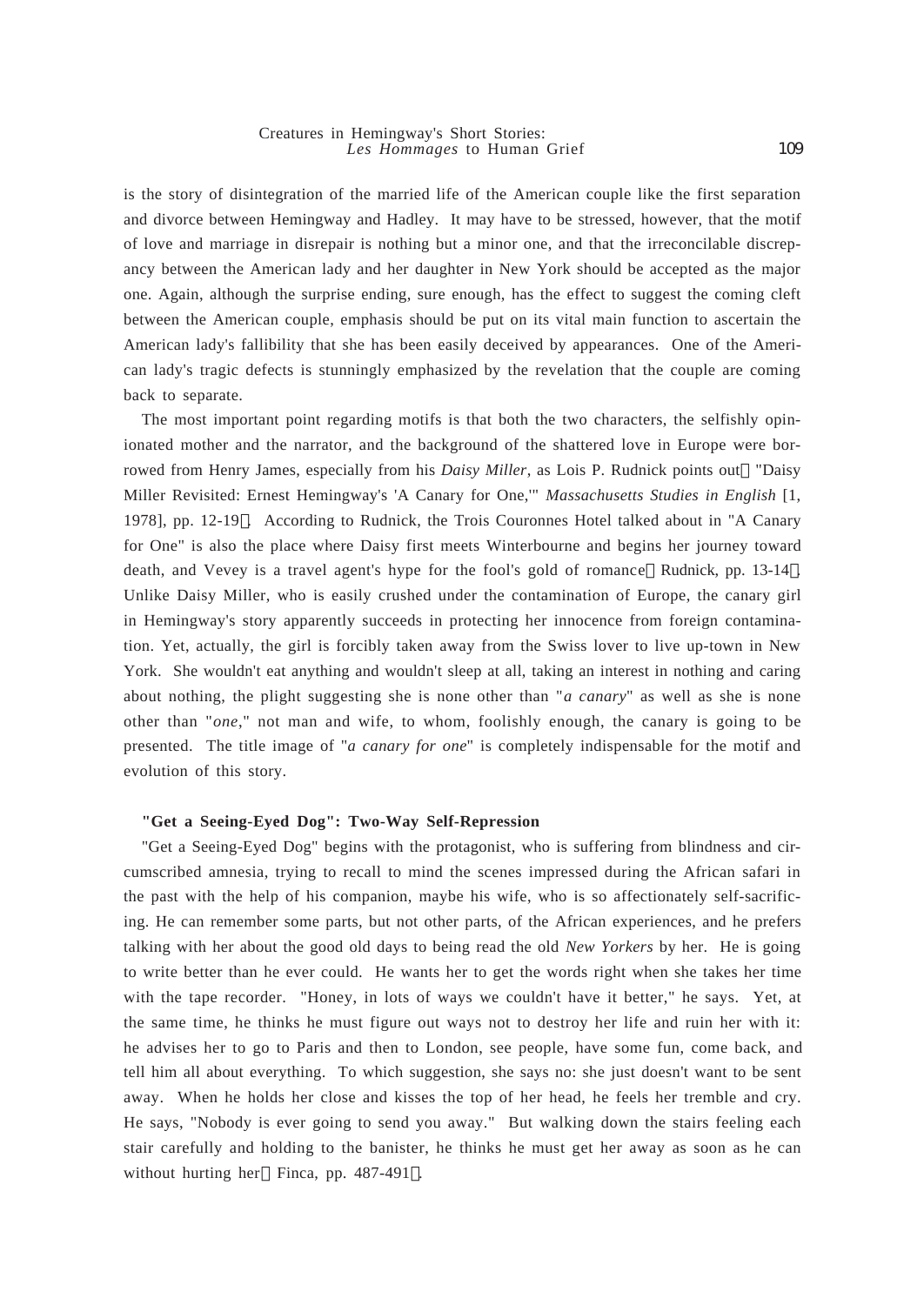Contrary to the preceding stories based on the similar situations, this is in essence a story of true love and devotion and mutual concessions. Surely, the story is packed with scenes in which the man and wife clash in opinion. Yet, the quarrels arise not from sheer differences between the couple supposedly leading to disintegration, but from mutual compassions for each other. The reason why he wants her to go on a trip is not that he dislikes or hates her so much as to really want to dispel her away, but that he doesn't want to destroy her life: he really thinks he must figure out something practical to maintain his own life without her help. He figures out that he has to say good-by to her for the benefit of each other. He reasons, therefore, that he will have to think up some way to convince her to go to Paris and then to London. The crucial point is that, in the back of his mind, he wishes that she would never come back to him to continue to help him for the rest of her life: he confesses to himself, "I've got this now for the rest of my life and I must figure out ways not to destroy her life and ruin her with it" Finca, p.488 . He has secretly decided that he will have to live alone without her: he seems to believe that would be the best choice for each of them. So, it would be safe to say that although he advises her that after having some fun in Paris and then in London she should come back and tell him all about everything she has experienced, his hidden desire would be never to see her come back to keep on sacrificing her life to his own good. At the end of the story, he says to himself, "I must get her away and get her away as soon as I can without hurting her" Finca, p.491 . Not to hurt her, he has to deceive her under false pretenses. The title, "Get a Seeing-Eyed Dog," would point to the protagonist's secret will to get good at his own plight as he goes along by rejecting to throw himself under her compassionate wings. He tries to convince himself to *get a seeing-eyed dog* instead of getting her to come back and make a good helper for him for the rest of her life. The title image exquisitely represents the protagonist's seemingly prideful, indomitable will for independence. And it should have to be added in a rush that there is no telling whether this will of his would be strong enough to keep on supporting his ways of life for the rest of his life without any help from her. It would be doubtful whether he could keep on rejecting her helping hand forever: his will would someday be collapsed, and she would be anyway coming back to him whether he wishes it or not. This is in essence a story of compassion and devotion, not a story of marriage in disrepair. One more thing to add: is there no possibility that he would eventually commit suicide despite his proudfully decided will to live along in the dark alone only with *a seeing-eyed dog* beside him?

As for her, she constantly insists that she will continue to help him go along in the dark as much as she can. She knows that she has not been trained for being a good nurse and that she has not any talent. But she insists that although she is not good at looking after him, she can do things other people can't do. They do love each other, she says. She has decided to carry out "a long sort of stupid business," as the protagonist suggests. The discrepancy between the couple comes up onto the surface as the conversation goes along. "Anyway I don't want you just to be *a seeing-eyed dog*," he says. "I'm not and you know it," she retorts. "Anyway it's *seeing-eye* not *seeing-eyed*" Finca, p. 490; italics added . The services she will offer to him for the rest of his life, she means to say, are not going to be enforced on her but voluntarily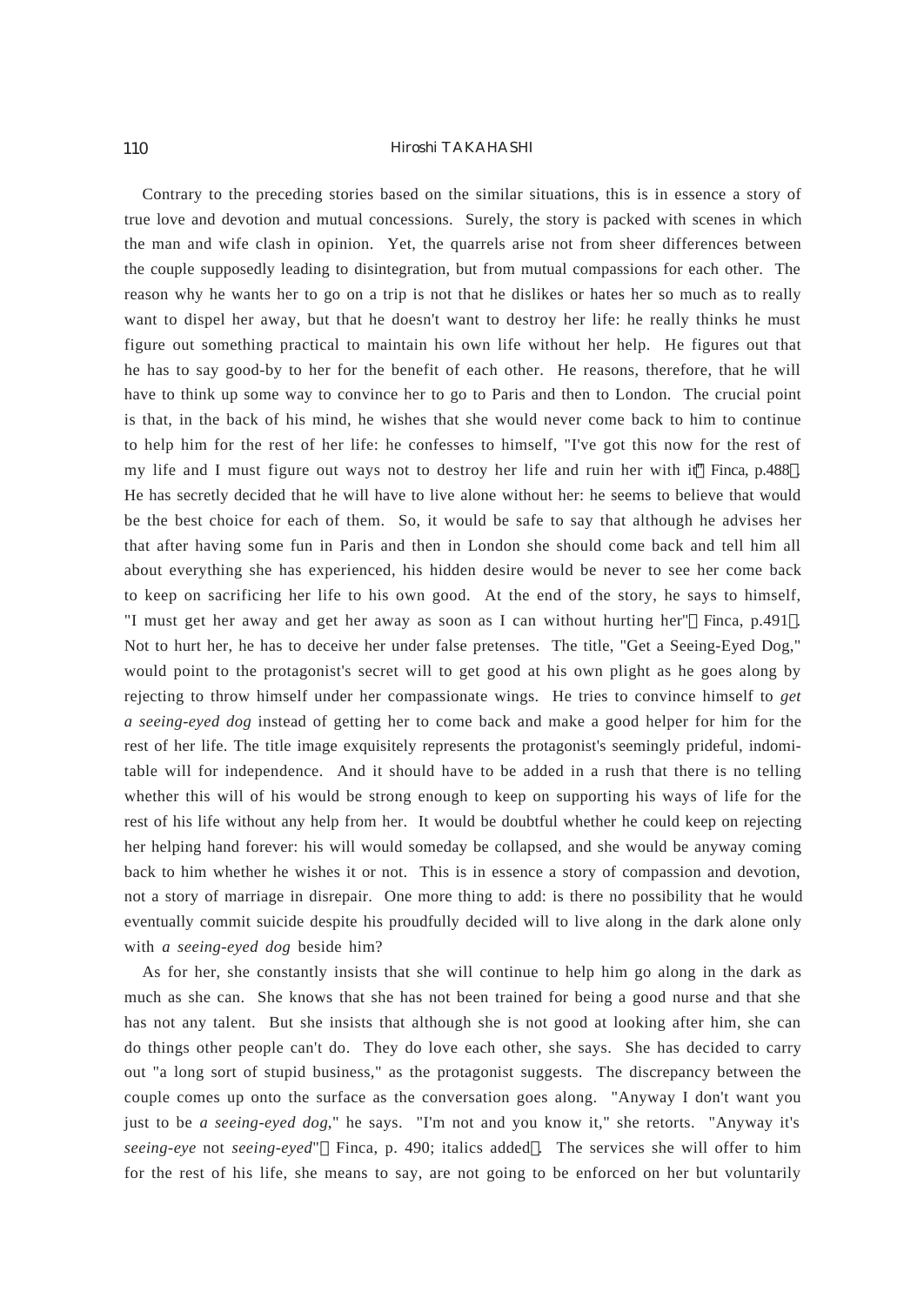111

conducted. "*Get a seeing-eyed dog*" is an implicit message intended from her to him that he should "*get her as something better than a seeing-eyed dog*," as she is going to be rather a *seeingeye* than a *seeing-eyed dog*: that he should know she would be much better than a faithful dog is her urgent message to him. She wishes him to know something about her pride in her will and capability to be a good nurse. Yet, here again is some doubt that she could succeed in making herself a faithful nurse for the rest of her life without any glitches. Only God knows.

The title, "Get a Seeing-Eyed Dog," therefore, could be said to contain a subtly implied double meaning: one is something of his self-motivation to urge himself to get "*a seeing-eyed dog*" for the purpose of not relying on her goodness to help him; the other is something of an implicit suggestion from her that he should not get "*a seeing-eyed dog*" but take her as "*a seeing-eye*" for the rest of life. The subtlety lies on the fact that the title reflects the protagonist's ambiguous feelings oscillating between acceptance and refusal of the woman's allegedly affectionate and compassionate feelings for him, although his penchant seems likely to be inclined to refusal. 1998.10.28.

#### **Acknowledgments**

My thanks are due to both Mr. Stephen Plotkin, Curator of the Hemingway Collection Room at the Kennedy Library in Boston, and Ms. Martha E. Bloom, Archives Intern thereof, who kindly provided me with several photocopied articles on Hemingway. Without their generous help, this paper could not have materialized.

# **WORKS CITED**

Fleming, Robert E. "An Early Manuscript of Hemingway's 'Hills Like White Elephants.'" *Notes on Modern American Literature* 7, no. 1 Spring-Summer : item 3.

Hagopian, John V. "Symmetry in 'Cat in the Rain.'" *College English* December 1962 , pp. 220-222. Hemingway, Ernest. *The Complete Short Stories of Ernest Hemingway,* The Finca Vigía Edition. New York: Charles Scribner's Sons, 1987.

- Holmesland, Oddvar. "Structuralism and Interpretation: Ernest Hemingway's 'Cat in the Rain.'" *New Critical Approaches to the Short Stories of Ernest Hemingway*. Ed. Jackson J. Benson. Durham & London: Duke University Press, 1990, p. 68.
- Johnston, Kenneth. "The Bull and the Lion: Hemingway's Fable for Critics." *Fitzgerald/Hemingway Annual*, 1977, pp. 149-156.
- Kennedy, J. Gerald. "What Hemingway Omitted from 'Cat in the Rain.'" *Les Cahiers de la Nouvelle: Journal of the Short Story in English* 1, 1983, pp. 75-81.

Larson, Kelli A. *Ernest Hemingway: a reference guide*, *1974-1989*. Boston: G.K. Hall & Co., 1990.

- Rudnick, Lois P. "Daisy Miller Revisited: Ernest Hemingway's 'A Canary for One.'" *Massachusetts Studies in English* 1, 1978 , pp. 12-19.
- Smith, Julian. "'A Canary for One': Hemingway in the Wasteland." *Studies in Short Fiction* 5, no. 3 Summer 1968 , pp. 358-361.